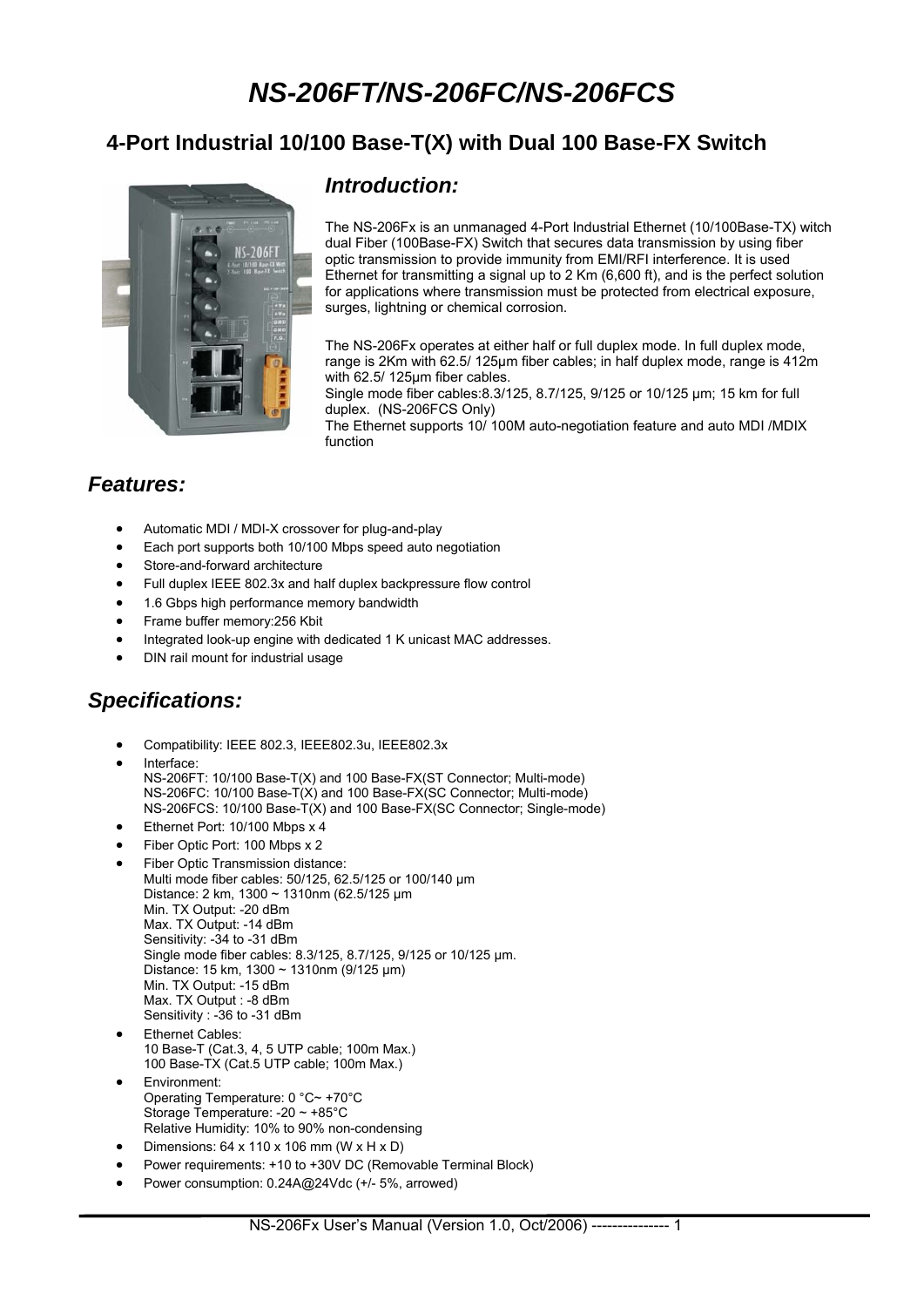### *LED functions:*

Standard RJ45 female connectors are provided. A standard RJ45 plug cable is necessary to connect your device to the unit since switch that supports auto crossover.

| LED                                | Color         | <b>Description</b> |
|------------------------------------|---------------|--------------------|
| Power                              | Red On        | Power is On        |
|                                    | Red Off       | Power is Off       |
| Fiber                              | Green On      | Link/Act           |
| Port(P0)                           | Green Off     | Not Networking     |
| Fiber<br>Port(P1)                  | Yellow On     | Link/Act           |
|                                    | Yellow Off    | Not Networking     |
| Ethernet<br>Port<br>$(P2 \sim P5)$ | Green On      | Link/Act           |
|                                    | Green Off     | Not Networking     |
|                                    | Yellow<br>On  | Link to 100 Mbps   |
|                                    | Yellow<br>Off | Link to 10 Mbps    |

#### **RJ-45 Pin-Out:**

| Pin#         | <b>Signal Name</b> | <b>Function</b>      |
|--------------|--------------------|----------------------|
| 1            | TD+                | <b>Transmit Data</b> |
| $\mathbf{2}$ | TD-                | <b>Transmit Data</b> |
| 3            | RD+                | <b>Receive Data</b>  |
| 4            | <b>NC</b>          | No Connection        |
| 5            | <b>NC</b>          | No Connection        |
| 6            | RD-                | <b>Receive Data</b>  |
| 7            | <b>NC</b>          | No Connection        |
| 8            | <b>NC</b>          | No Connection        |





### *Checking Power:*

Since the NS-206Fx consumes 6W Max, ensure that your power supply is able to meets this demand. The Input voltage range is between +10 and +30VDC. External power supply is connected using the removable terminal block as shown below:

### *Pin Function For Terminal Block:*

External power supply is connected using the removable terminal block:

**+Vs :** Power input (+10 to +30V) and should be connected to the power supply (+)

- **GND:** Ground and should be connected to the power supply (-)
- **F.G. :** F.G. stands for Frame Ground (protective ground). It is optional. If you use this pin, it can reduce EMI radiation; improve EMI performance and ESD protection.